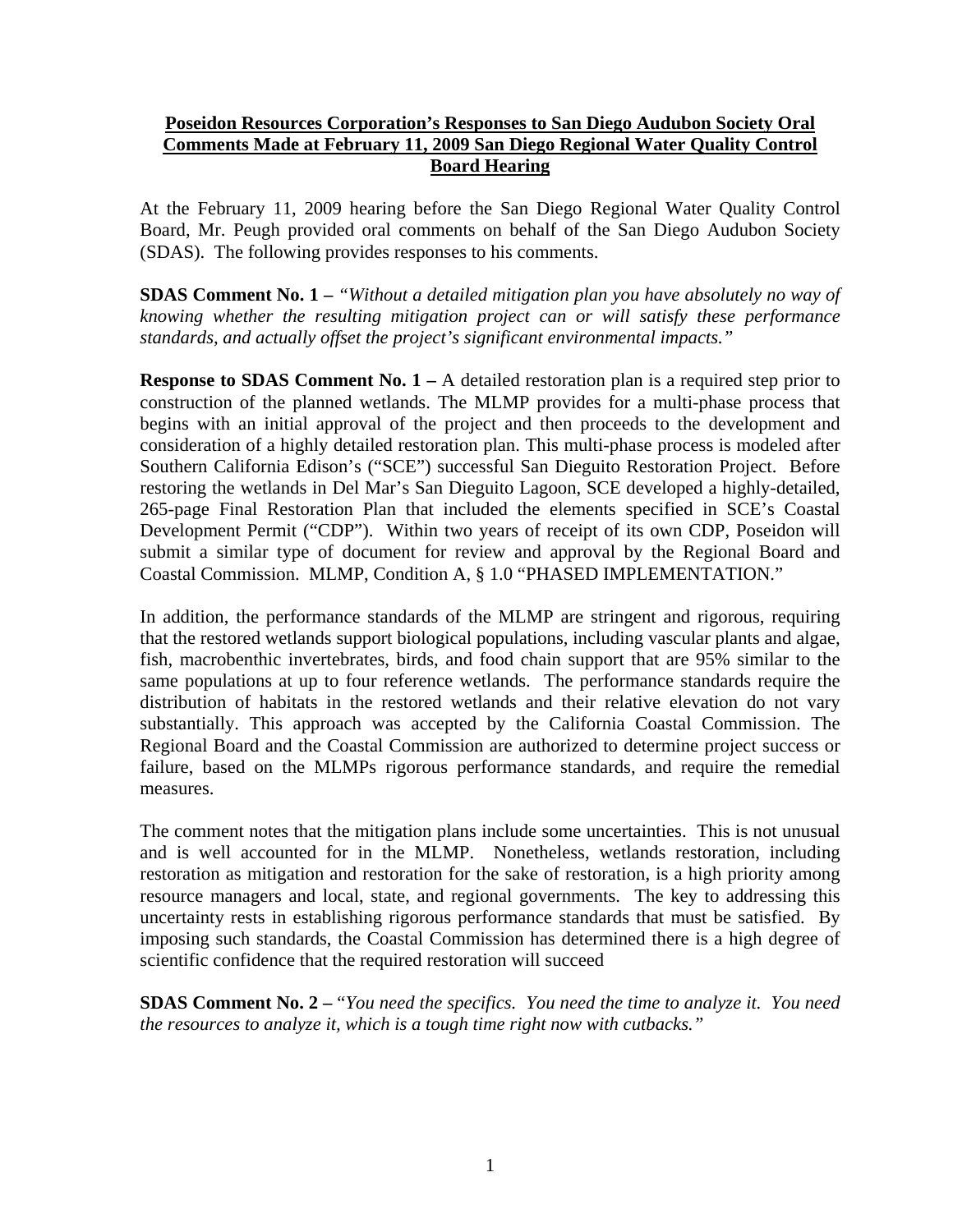**Response to SDAS Comment No. 2 –** Please see Response to SDAS Comment No. 1**.** As discussed, the kinds of specifics and analysis requested in the comment will be provided, with adequate time for agency review.

**SDAS Comment No. 3 – "***Richard Ambrose, Professor Richard Ambrose of UCLA has done research and discovered a large percentage of the wetland mitigation projects in our region have not satisfied their performance requirements. Our region's wildlife continues to suffer from their underperformance. It would be nice if wetland restoration was as straightforward as building with Legos, but it's not.*"

**Response to SDAS Comment No. 3 –** Comment noted.

**SDAS Comment No. 4 – "***To be really effective, a wetland project must soon become selfsufficient and self-sustaining. That takes a -- has a lot of things that -- a lot of things have to happen to make that -- that work out*."

**Response to SDAS Comment No. 4 –**The performance standards adopted by the Coastal Commission include a requirement that the biological communities of the restored site be 95% similar to up to four reference sites for at least 3 consecutive years. Only a selfsustaining site could meet this stringent standard.

Dr. John Teal, scientist emeritus at the Woods Hole Oceanographic Institution, summarized the steps necessary for successful wetlands restoration plan.<sup>1</sup> Restoration of degraded estuarine marshes has the greatest probability of success when the right lands are selected, the right design is implemented, and the right follow-up is pursued. The selected lands should be former salt marshes with elevations, groundwater and tide relationships appropriate for restoration. Plant propagules and animals should be present in neighboring marshes in order to populate the restored marsh. Sediments with the appropriate organic content should be confirmed. The restoration design should be based on ecological engineering which is an integrated approach to environmental management that assures that restoration takes the most natural path, the path most likely to be stable into the future. The restoration should incorporate adaptive management that provides a framework for identifying and implementing actions necessary to keep the restoration on track.

All of these steps must and will be taken. The Coastal Commission has determined that restoration or creation must take place at one of 11 existing wetlands, thereby providing a high degree of certainty that the area was a former marsh, that the appropriate soils are present, that tidal and groundwater relationships are favorable, and that plant and animal propagules are present. Adaptive management is an important aspect of any restoration or creation and will be incorporated into the mitigation plan.

 $\overline{a}$ 

<sup>&</sup>lt;sup>1</sup> Wetland Restoration Success, Appendix G Attachment G-2, Public Service Electric and Gas Company Renewal Application, Salem Generating Station, Permit No. NJ0005622, Marsh 4, 1999.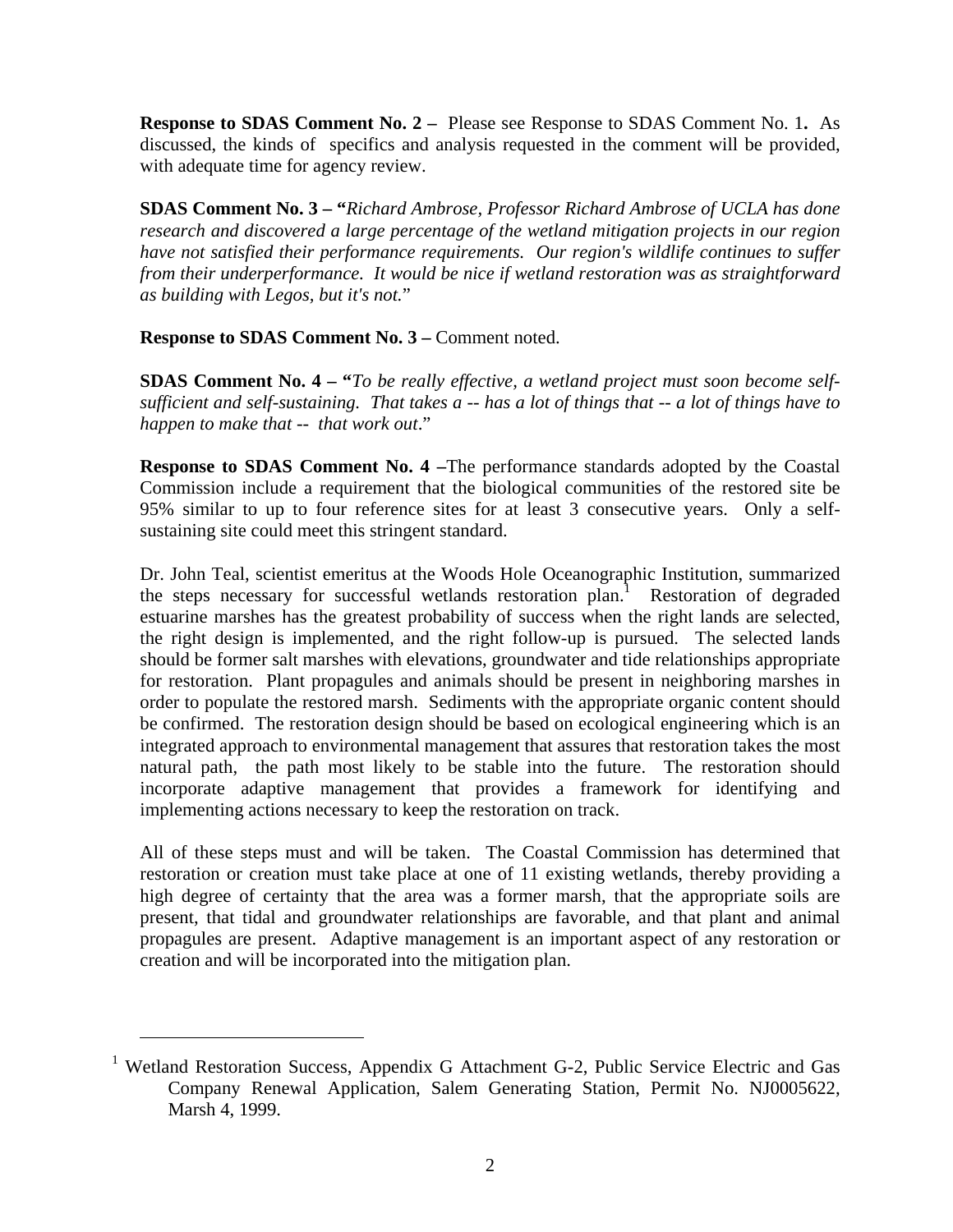**SDAS Comment No. 5 –** "*The natural wetlands have had hundreds of thousands of years for these things to work out. But when you're restoring one, it doesn't -- you have to make sure the hydrology is totally appropriate, and that in a time where our climate is changing and our sea level is rising. So there's a lot of uncertainties to shoot for."* 

**Response to SDAS Comment No. 5 – The MLMP builds on well-established, scientific** methods for developing viable wetlands mitigation. As discussed in the Response to SDAS Comment No. 1, the MLMP requires a wide range of performance standards that must be met to ensure the effectiveness and longevity of the mitigation area.

Regarding the potential for sea level rise, this issue is of primary consideration among wetland scientists and will be addressed in the restoration plan. Coastal Commission scientists are actively involved in analyzing potential sea level rise scenarios.

The hydrology is addressed by the performance standards described in Response to SDAS Comment No. 1.

**SDAS Comment No. 6 –** *"The inputs and outputs of sediments must be totally appropriate in terms of amplitude, particle size, and seasonal variation."* 

**Response to SDAS Comment No. 6 –** While the sediment of the restored wetland must be appropriate to support the plants and animals that inhabit these habitats, there is no scientific method for determining *a priori* the degree of detail that Mr. Peugh describes. Many scientists examine sediment characteristics in support of wetland restoration projects. Hydrologists model sediment movement through a wetland system and geologists examine grain size and possible contaminants.

Similar analyses will be conducted in support of the site selected by Poseidon. However, the variation of amplitude and particle size can be modeled only in relation to predicted tides and selected flood events and not predicted to the degree stated. To a large degree, sediment suitability must be measured indirectly through the development of the marsh and algal canopies and benthic invertebrate populations. The MLMP includes performance standards for these components of the restored marsh, as discussed above in Response to SDAS Comment No. 1.

**SDAS Comment No. 7 –** *"Nutrient flows into, within, and out of the project must be totally appropriate or it won't work."*

**Response to SDAS Comment No. 7 – Implicit in the restoration planning approach is the** obligation to produce a healthy functioning wetlands from a nutrient and sediment perspective. Nutrients can feasibly only be measured indirectly through plant canopy development and animal populations. The performance standards referenced in Response to SDAS Comment No. 1 are a proxy for a healthy, functioning wetlands, which necessarily requires appropriate nutrient flows.